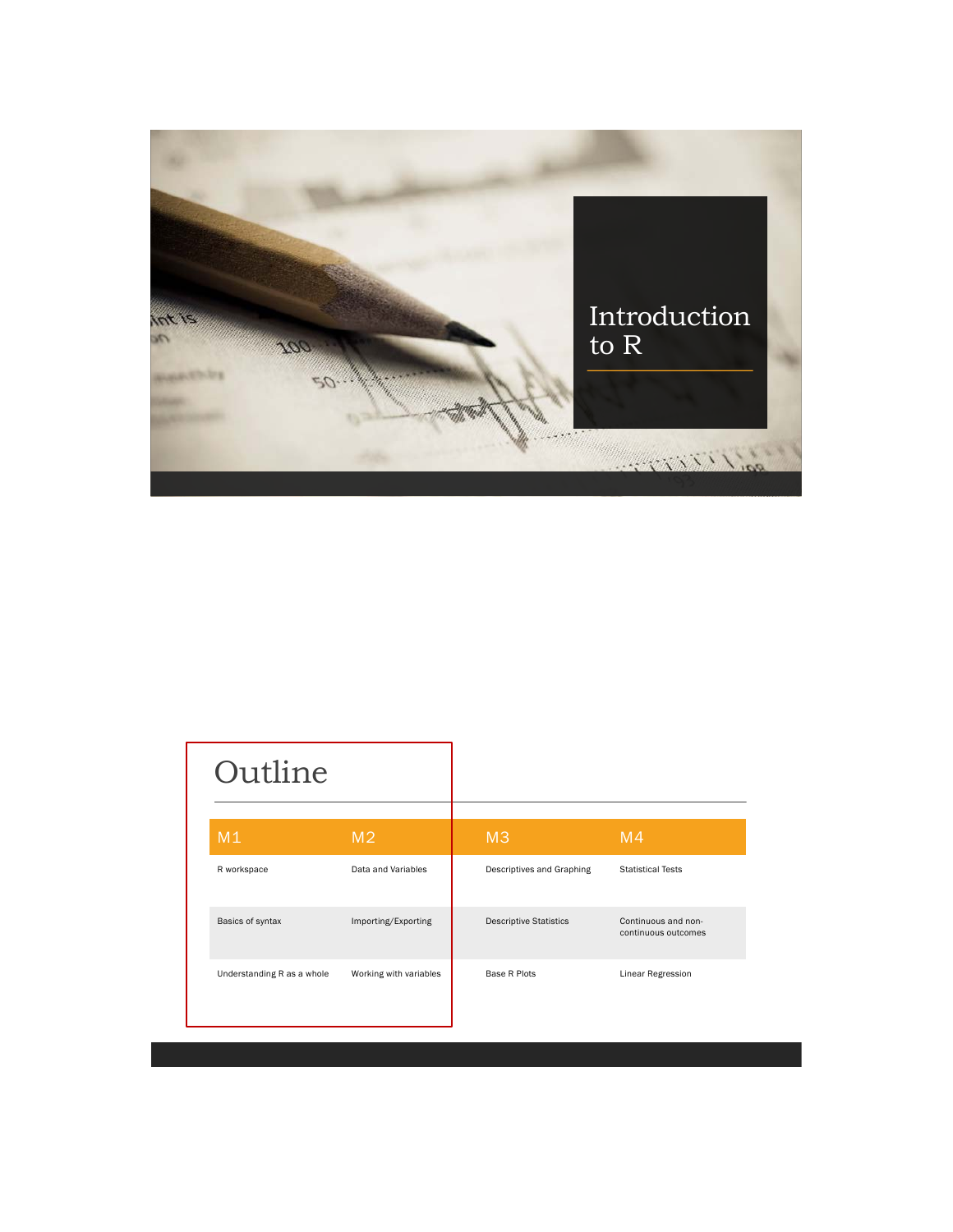#### Module 1: R-Workspace

Understand the different R windows

Understand the basic syntax symbols and their uses Find help and understand how to explore issues

# R and R-Studio

Two types of R: R and R-Studio

You need to download both (set the CRAN (Comprehensive R Archive Network) for your region) But you can use either one for performing tasks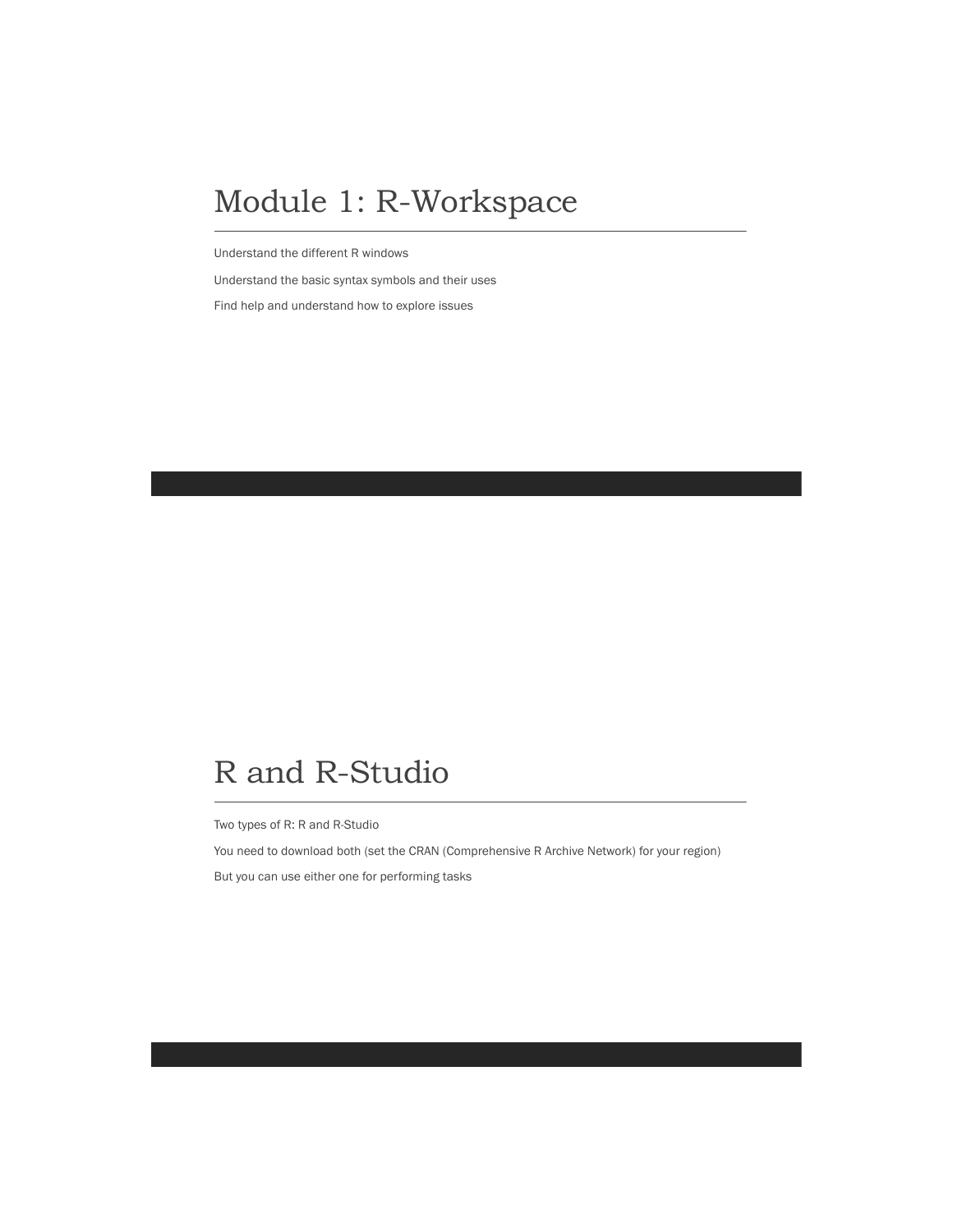| - Addins -<br>. .                                                                                      |                                                                                                                                                              | Project: (None) -                        |
|--------------------------------------------------------------------------------------------------------|--------------------------------------------------------------------------------------------------------------------------------------------------------------|------------------------------------------|
| Modules 3-13.R X 0 Untitled1* X<br>$-\Box$                                                             | History<br><b>Environment</b><br>Connections<br>Tutorial                                                                                                     | $-\Box$                                  |
| ■ 日 Source on Save Q / -<br>$+$ Run $+$ $+$ Source $ \approx$<br>$rm(list = 1s())$<br>ı                | The Import Dataset .                                                                                                                                         | $\equiv$ tist $\bullet$ $\Box$ $\bullet$ |
| $\overline{2}$                                                                                         | Global Environment .                                                                                                                                         | $\alpha$                                 |
| setwd("C:/Users/faela/Desktop/Statistics Education Training")                                          |                                                                                                                                                              |                                          |
| 5<br>help(setwd)                                                                                       | Environment is empty                                                                                                                                         |                                          |
|                                                                                                        | Plots Packages Help<br>Viewer<br>Files                                                                                                                       | $\Box$                                   |
|                                                                                                        | 如 动 会 间                                                                                                                                                      | $\Box$ 18<br>$\alpha$                    |
|                                                                                                        | R: Get or Set Working Directory + Find in Topic<br>getwo (pase)                                                                                              | <b>K Uocumentation</b>                   |
|                                                                                                        | Get or Set Working Directory                                                                                                                                 |                                          |
| R Script ¢<br>(Top Level) :<br>5:1                                                                     | Description                                                                                                                                                  |                                          |
| <b>Terminal</b><br>Jobs<br>Console<br>−−                                                               | get wd returns an absolute filepath representing the current working directory of<br>the R process; setwd (dir) is used to set the working directory to dir. |                                          |
| C/Users/faela/Desktop/Statistics Education Training/                                                   |                                                                                                                                                              |                                          |
| Natural language support out running in an engilsh locale                                              | Usage                                                                                                                                                        |                                          |
| R is a collaborative project with many contributors.<br>Type 'contributors()' for more information and | getwd()                                                                                                                                                      |                                          |
| 'citation()' on how to cite R or R packages in publications.                                           | setwd(dir)                                                                                                                                                   |                                          |
| Type 'demo()' for some demos, 'help()' for on-line help, or                                            | Arguments                                                                                                                                                    |                                          |
| 'help.start()' for an HTML browser interface to help.<br>Type 'q()' to quit R.                         |                                                                                                                                                              |                                          |
|                                                                                                        | dir A character string: tilde expansion will be done.                                                                                                        |                                          |
| > help(setwd)                                                                                          | Details                                                                                                                                                      |                                          |

| RGui (64-bit)<br>File Edit View Misc Packages Windows Help                                                                                                                                                                                                                                                                                          |                     | $\sigma$<br>$\times$                                         |
|-----------------------------------------------------------------------------------------------------------------------------------------------------------------------------------------------------------------------------------------------------------------------------------------------------------------------------------------------------|---------------------|--------------------------------------------------------------|
| $\begin{picture}(150,10) \put(0,0){\line(1,0){10}} \put(15,0){\line(1,0){10}} \put(15,0){\line(1,0){10}} \put(15,0){\line(1,0){10}} \put(15,0){\line(1,0){10}} \put(15,0){\line(1,0){10}} \put(15,0){\line(1,0){10}} \put(15,0){\line(1,0){10}} \put(15,0){\line(1,0){10}} \put(15,0){\line(1,0){10}} \put(15,0){\line(1,0){10}} \put(15,0){\line($ |                     |                                                              |
| <b>R</b> R Console                                                                                                                                                                                                                                                                                                                                  | <b>Replied Form</b> |                                                              |
| R version 4.0.3 (2020-10-10) -- "Bunny-Wunnies Freak Out"<br>Copyright (C) 2020 The R Foundation for Statistical Computing<br>Platform: x86 64-w64-mingw32/x64 (64-bit)                                                                                                                                                                             |                     |                                                              |
| R is free software and comes with ABSOLUTELY NO WARRANTY.<br>You are welcome to redistribute it under certain conditions.<br>Type 'license()' or 'licence()' for distribution details.                                                                                                                                                              |                     |                                                              |
| Natural language support but running in an English locale<br>R is a collaborative project with many contributors.<br>Type 'contributors()' for more information and<br>'citation()' on how to cite R or R packages in publications.                                                                                                                 |                     |                                                              |
| Type 'demo()' for some demos, 'help()' for on-line help, or<br>'help.start()' for an HTML browser interface to help.<br>Type 'q()' to quit R.                                                                                                                                                                                                       |                     |                                                              |
| [Previously saved workspace restored]<br>$\geq$                                                                                                                                                                                                                                                                                                     |                     |                                                              |
|                                                                                                                                                                                                                                                                                                                                                     |                     |                                                              |
| $\sim$                                                                                                                                                                                                                                                                                                                                              |                     |                                                              |
|                                                                                                                                                                                                                                                                                                                                                     |                     |                                                              |
|                                                                                                                                                                                                                                                                                                                                                     |                     |                                                              |
|                                                                                                                                                                                                                                                                                                                                                     |                     |                                                              |
| <b>Ei</b><br>$\circ$<br>疆<br>$\rho$ Type here to search<br>W.                                                                                                                                                                                                                                                                                       | R                   | 9:03 AM<br>STATIA DU U CU CU CA CA CA CA CA ENG<br>12/3/2021 |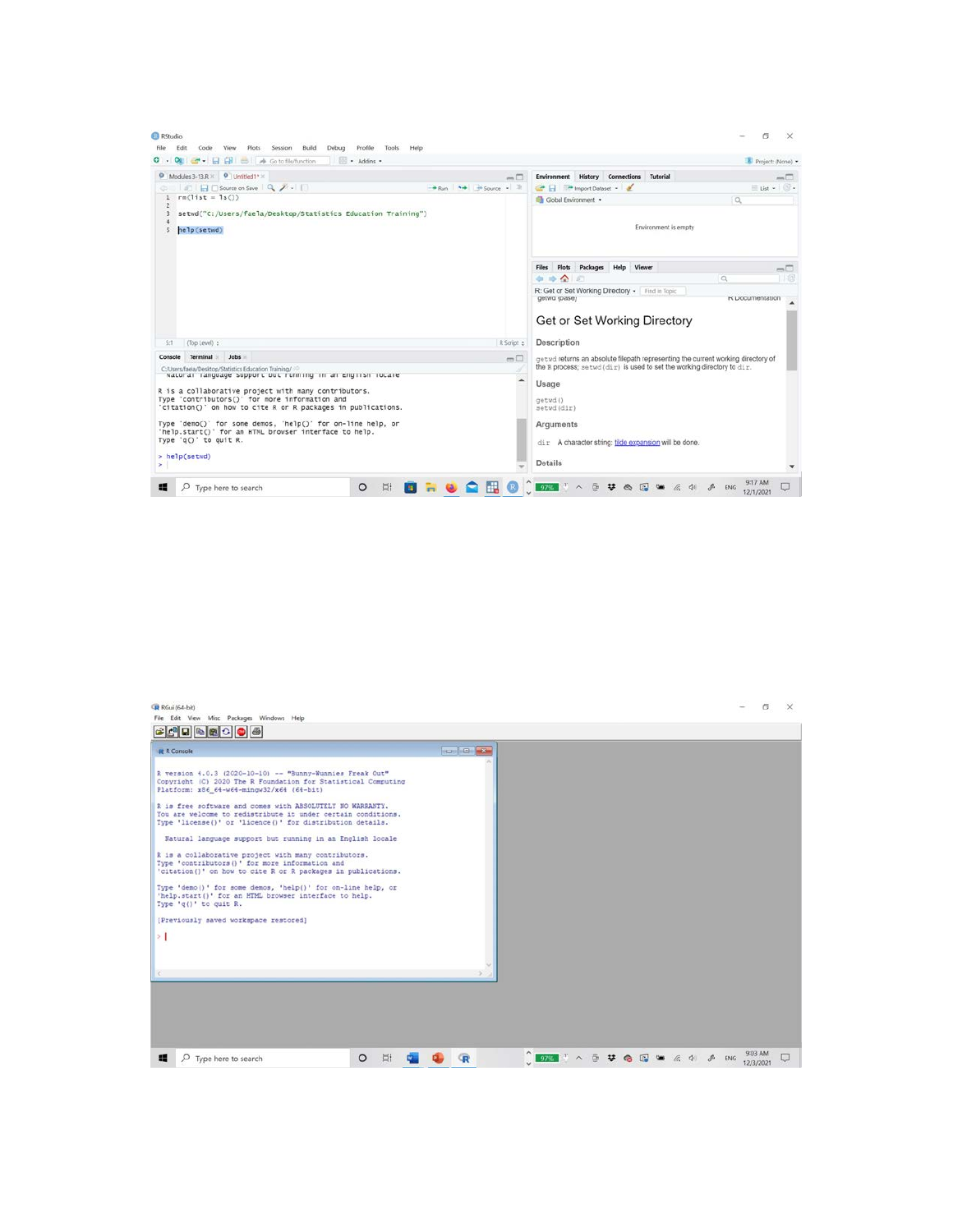# Basic Syntax

R is case sensitive: var1 and Var1 would be treated as 2 different variable names

\$ is usually between the name of the dataset and the variable you are interested in dat\$var1

- , usually separates components WITHIN a command
- + is usually BETWEEN commands
- = and <- assign objects, but I would recommend using <-

The more you use R, the more you will get the feel of how the syntax works

#### Script Files

You do all your commands in what is called a script file

You can have multiple script files open at once

We will now go look at and explore the R environment and look at importing packages and libraries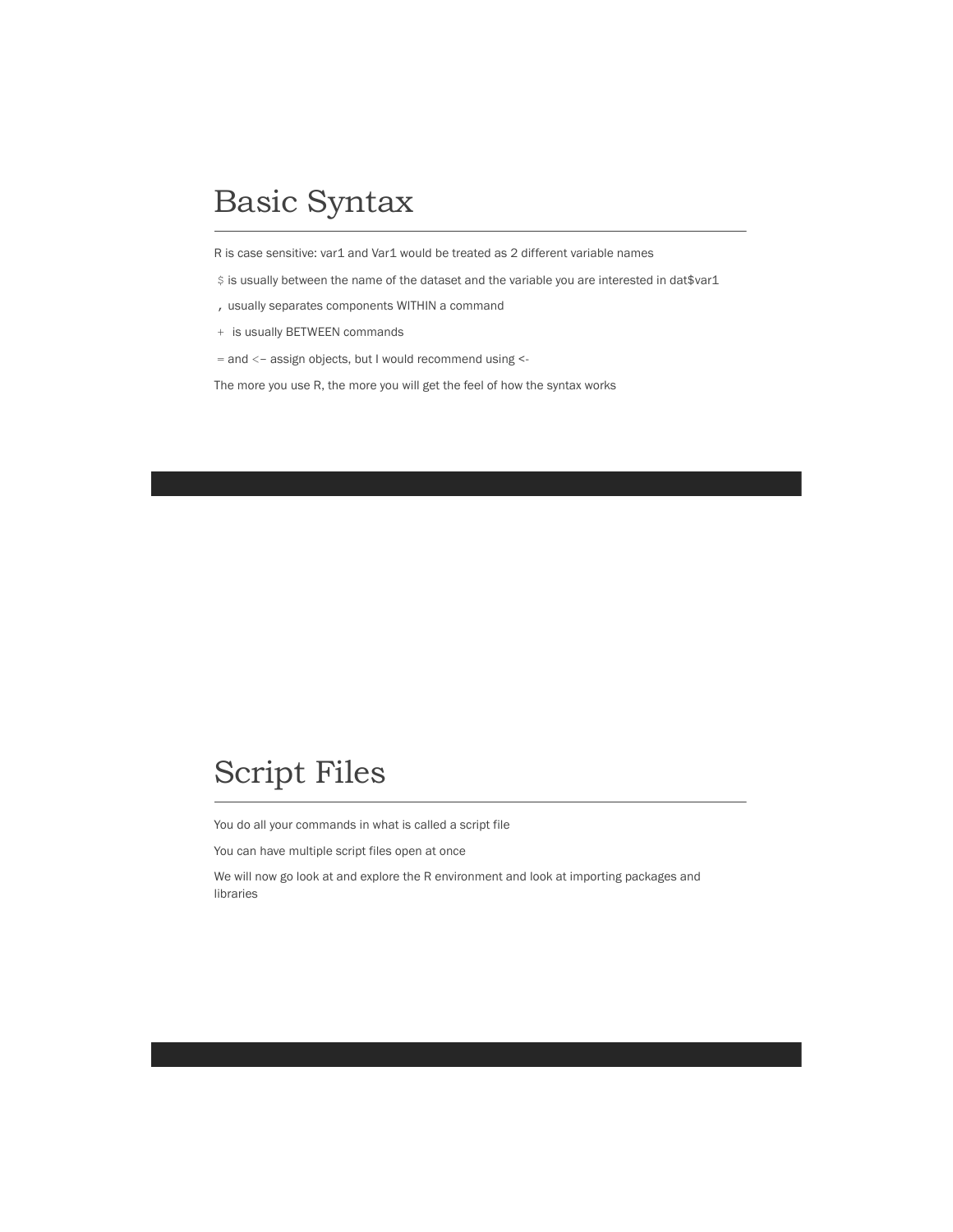#### Module 2: Data and Variables

Understand how to import and export data

How to recode variables

How to view and explore data

Basic variable types in R

Always set your working directory first!

Importing Data can be done through the "file" menu or through commands

dat <- read\_file(file pathway/file name.file type)

Different file types can be read in this way:

dat <- read.excel(file pathway/file name.file type)

dat <- read.csv(file pathway/file name.file type)

#### Module 2: Data and Variables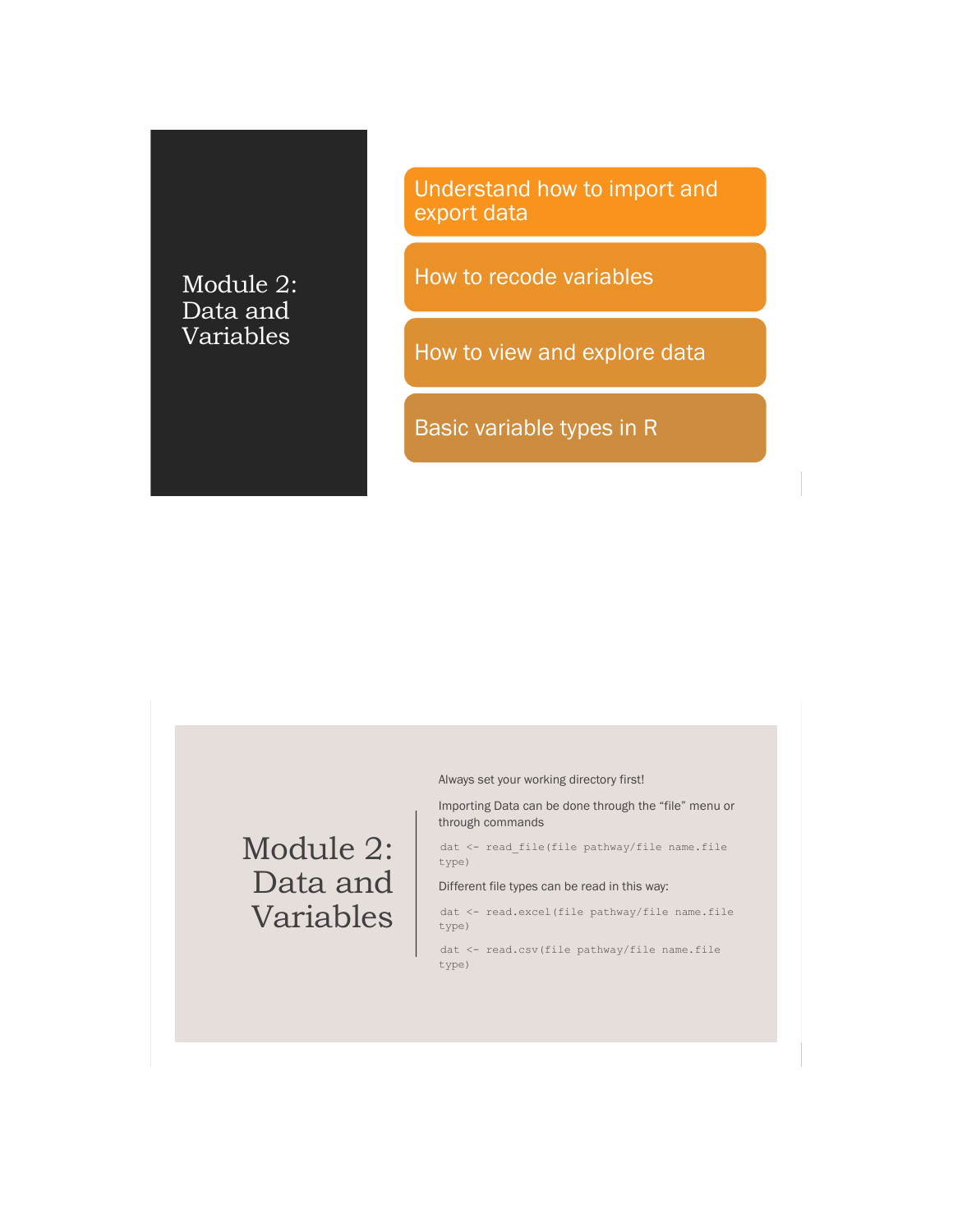#### Things to consider:

What is the file name?

What is the file type?

Where is the file located?

Does the file include variable names?

How are fields separated (e.g. tab, comma, white-space)?

How are missing values stored?

I would usually use .csv or .dat files, but you should always look at your data once you import!

#### Variable Types

•**character**: "a", "swc" •**numeric**: 2, 15.5 •**integer**: 2L (the L tells R to store this as an integer) •**logical**: TRUE, FALSE •**complex**: 1+4i (complex numbers with real and imaginary parts)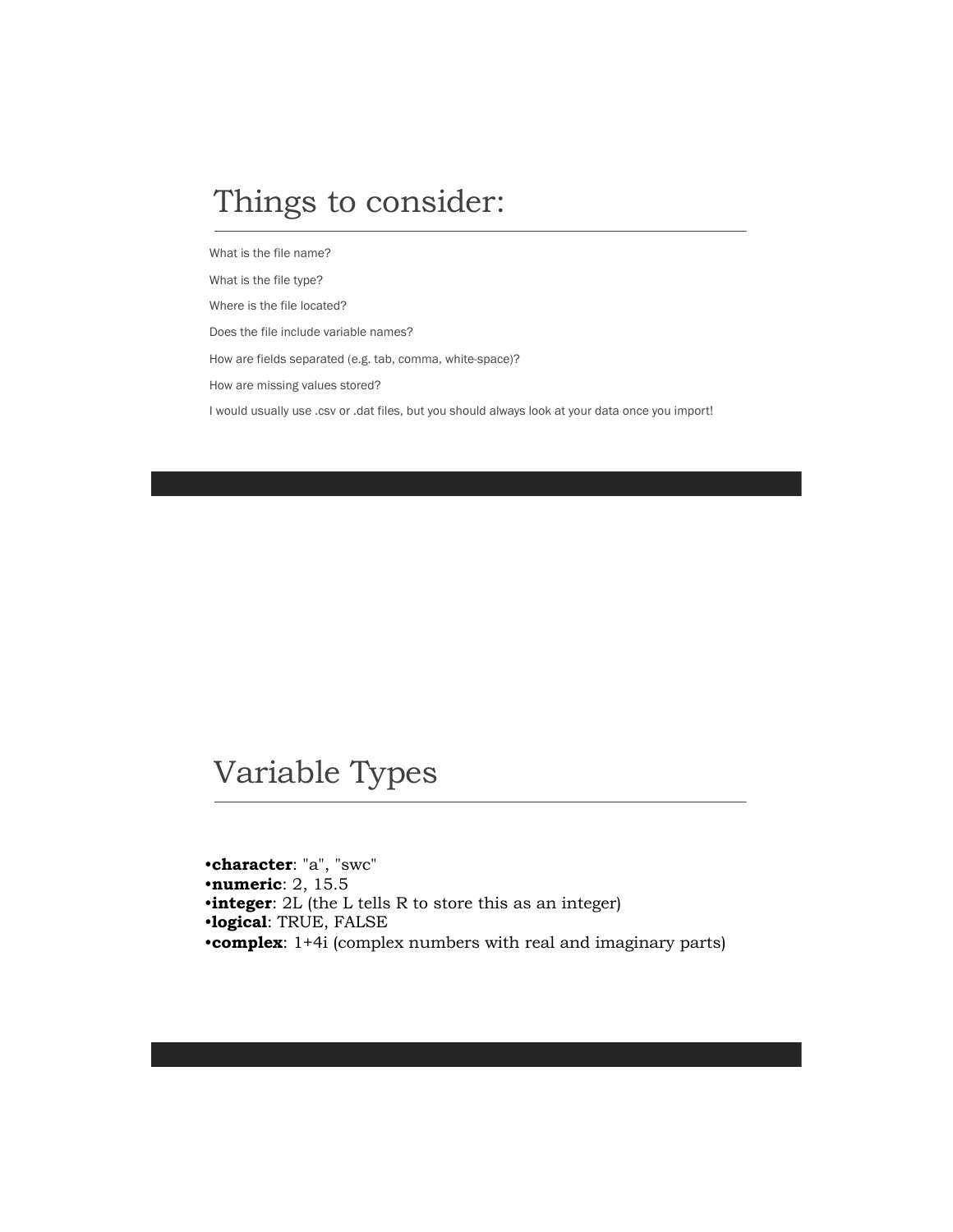#### Examining Variables

R provides many functions to examine features of vectors and other objects: class() - what kind of object is it (high-level)? typeof() - what is the object's data type (low-level)? length() - how long is it? What about two dimensional objects? attributes() - does it have any metadata?

## Module 3: Descriptive and Graphs



Perform basic descriptive statistics (mean, median, range)



Create a descriptive statistics plot



Create basic graphics using base R



**Understand** what GGplot is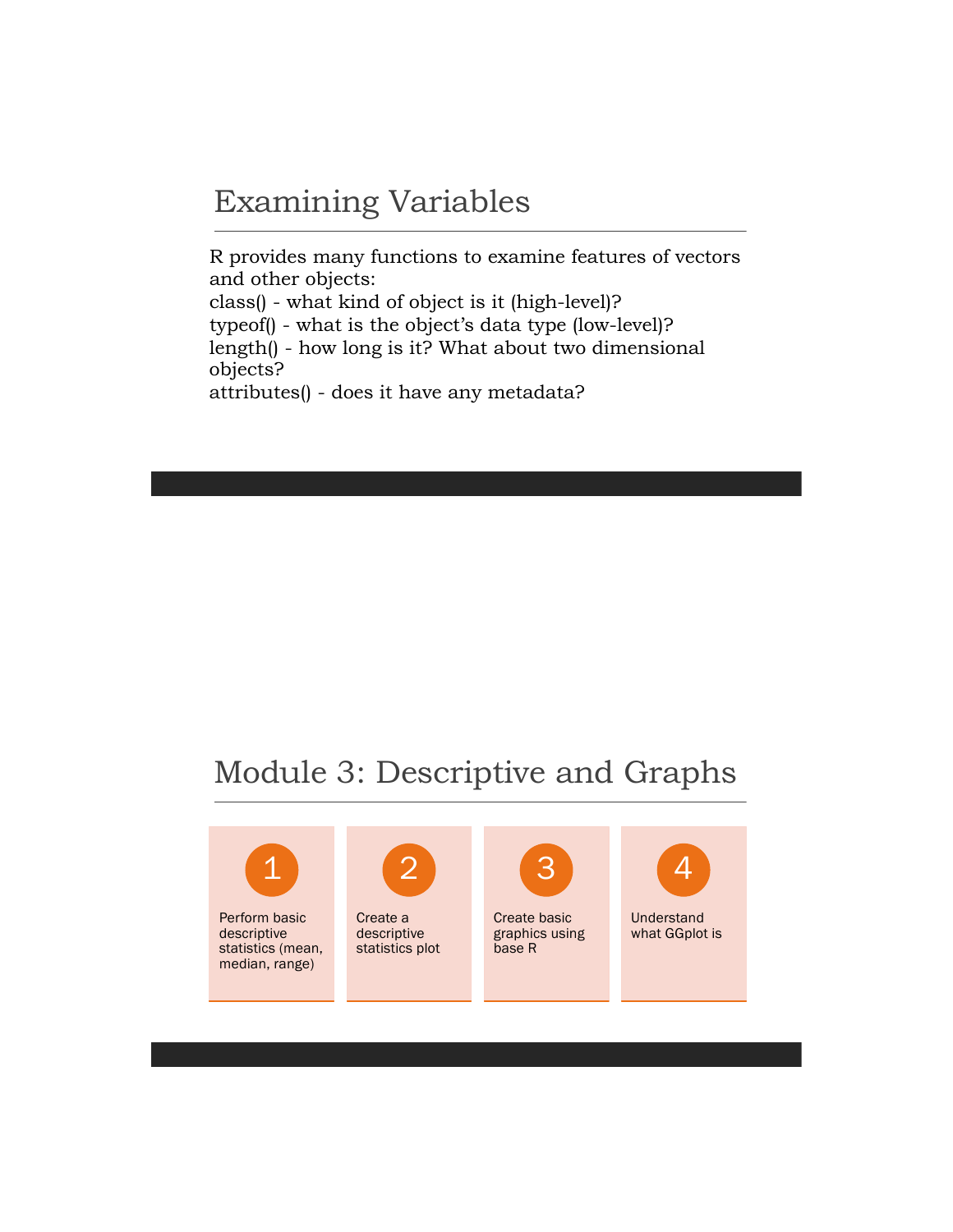#### Descriptive Statistics

Calculate mean, median, range etc.

Format into table

### Graphs

A lot of graphs in base R

GGplot makes much nicer plots

◦Also much more complicated

Both types can be expanded with extra specifications